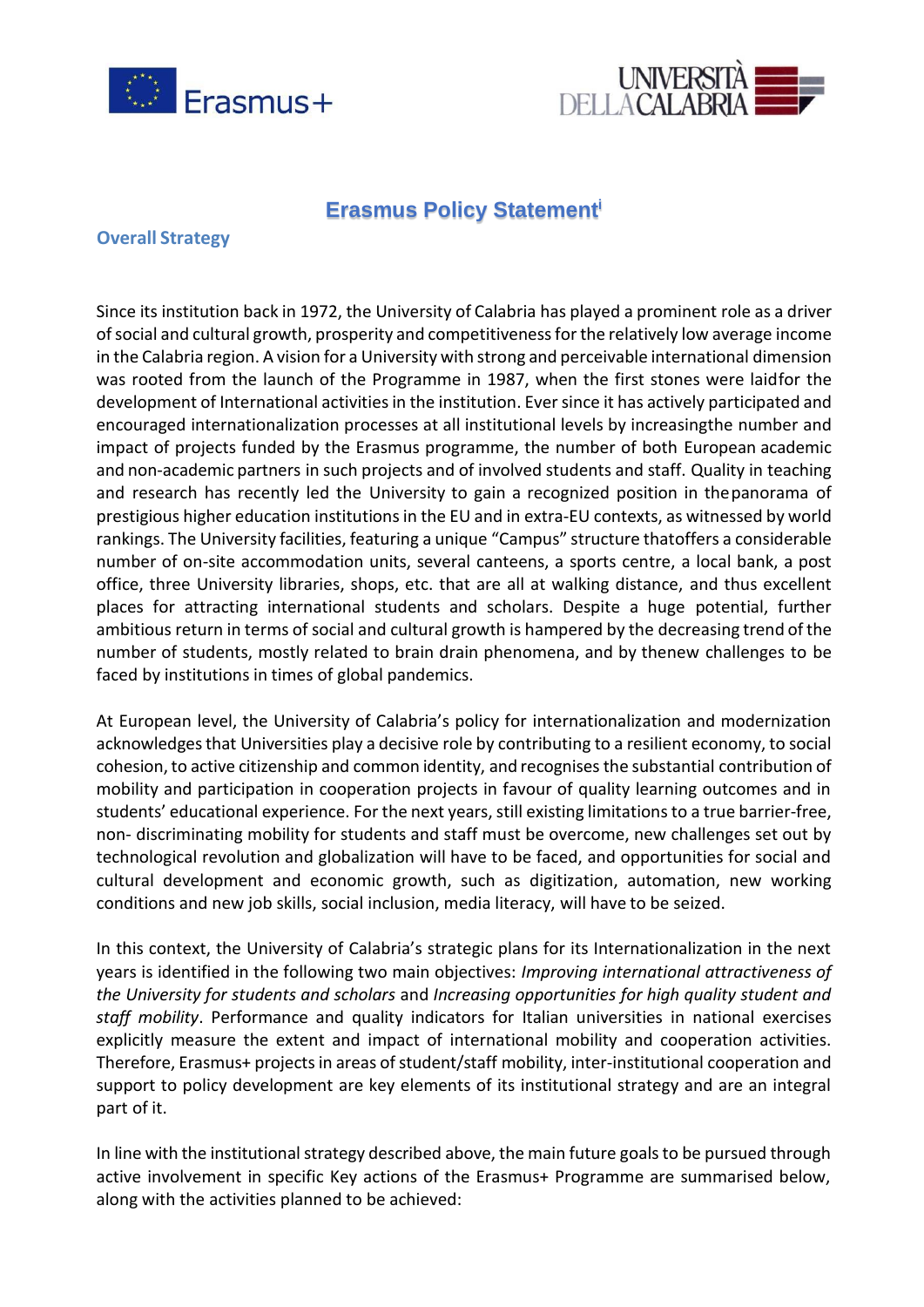



1) Expand and facilitate high quality mobility opportunities forstudents and staff (Key Action 1), by

- continuing to participate in Erasmus actions devoted to student mobility for study/traineeship and staff mobility for teaching and training, building on previously successful initiatives (KA103, KA107) and stimulating engagement in new ones
- expanding the dimension of KA103 projects traditionally funded by EU, also by injecting other national o proper resources, for each of the seven years' programme duration, by significantly increasing the number of students and staff involved
- increasing the number of strategic partners for additional mobility opportunities and other cooperation initiatives
- taking advantage of fully integrated digital mobility management platforms to grant easier access and seamless registration before, during and after mobility in particular for bettering existing recognition procedures tied to documental exchanges among EU universities by widely adopting innovative, secure, faster and transparent transmission means and participating in EU-level common efforts, such as the Erasmus Without Paper Network
- keeping internal regulations up-to-date and maintaining continuous communication across all institutional levels to ensure uniform and pervasive adherence to the ECHE principles and guidelines, including provisions for monitoring mechanisms and for forums where possible amendments are agreed in case of issues.
- 2) Foster and support international cooperation in education and research (Key Action 2), by
	- improving cooperation with strategic partners, by promoting the development of courses, curricula and whole degrees with international character (e.g. with English as courses language)
	- making use of existing and new partnerships opportunities to sign Memorandum of Understanding and agreements in the ambit of strategic partnerships for cooperation and exchange, for excellence and for innovation
	- providing for continuous support and policies for recognition of results achieved by staff within Erasmus+ initiatives
	- strengthening links among University, Research and Business for students and staff, pursuing new forms of two-way exchange of research and faculty staff from and to the non-academic sector abroad, thus bringing work life reality abroad closer to students at the University of Calabria.
- 3) Provide support for policy reform and Jean Monnet initiatives (Key Action 3 and Jean Monnet), by
	- supporting initiatives in national and European policy innovation, monitoring and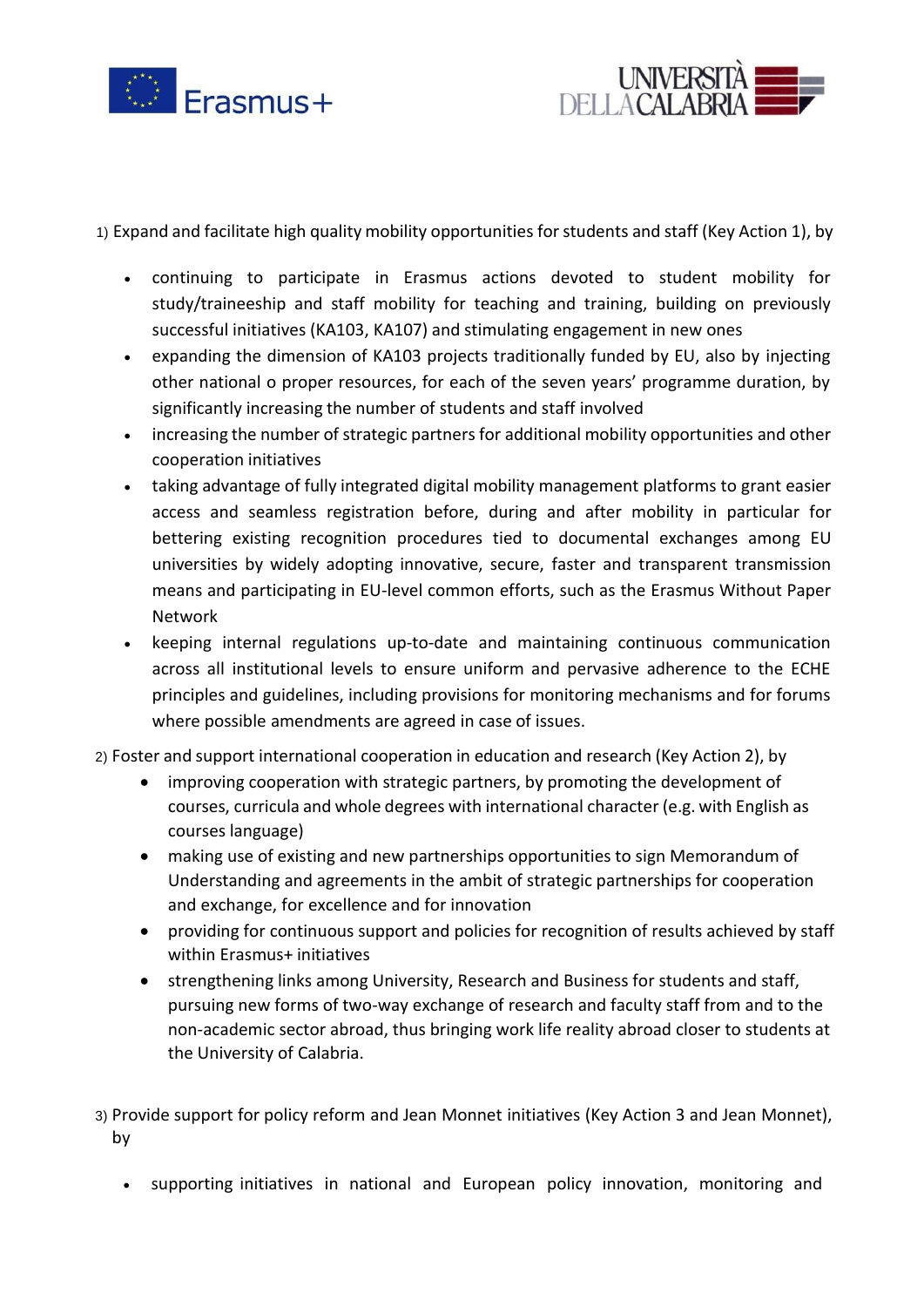



development of new policy tools

• supporting innovation in European integration studies, creation of networks of academics and other stakeholders and initiatives on knowledge exchange on EU themes and issues

In summary, by participating in the Erasmus+ programme, the University will pursue the objectives described above and aim at actively contributing to the development of a truly integrated European Education Area.

# **Strategy for the organization and implementation of international (EU and non-EU) cooperation projects under the Erasmus+ Programme.**

By participation in learning mobility projects for students and staff and international cooperation, the University intends to build on previous experience and further expand the **numerical** dimension of involved individuals, modernise tools and procedures with the aid of digital platforms **in order to better** ensure full adherence to the European quality framework.

The following activities will be conducted for implementing the Erasmus+ principles and objectives:

- Procedures will be adopted to ensure fair, transparent and equal selection of and mobility management in allstages; **callsfor participation,selection and evaluation criteria and the use of official documents, will ensure non-discrimination treatment for candidates, whether students or staff**; **inclusive measures will be adopted in order to raising awareness of Erasmus mobility opportunities and better promote participation by individuals with fewer opportunities** for either economic, social, cultural, geographical, health reasons or for reasons such as disability or educational difficulties, always in respect of their privacy. Furthermore, **additional financial support for such beneficiaries will be assured by the University and,** if necessary, **appropriate support during mobility as providing extra- time for courses-exams and commitment to setting-up more flexible (e.g. blended) mobility options are foreseen** by previous agreements with hosting partner Universities;
- the University of Calabria starts from a well-established **integration of the Erasmus and ECTS rules and guidelines**, including 1-to-1 internal to ECTS credit system, **mobility occurs only in presence of Inter-institutional agreements, compliant with the official templates, previously signed between partnersthat actually guarantee a 100% coverage for outgoing and incoming students with a standard Learning Agreement and a 100% for staff with a Mobility Agreement validated and signed before departure by all partie**s. Overall assessment of beneficiaries' satisfaction takes place through the compilation of questionnaires by students, among which the EU Survey. In line with the Council recommendations (2018/C 444/01) provisions will be laid down acrossthe Campus so that outbound students, upon reception of the final Certificates (TOR and/or Traineeship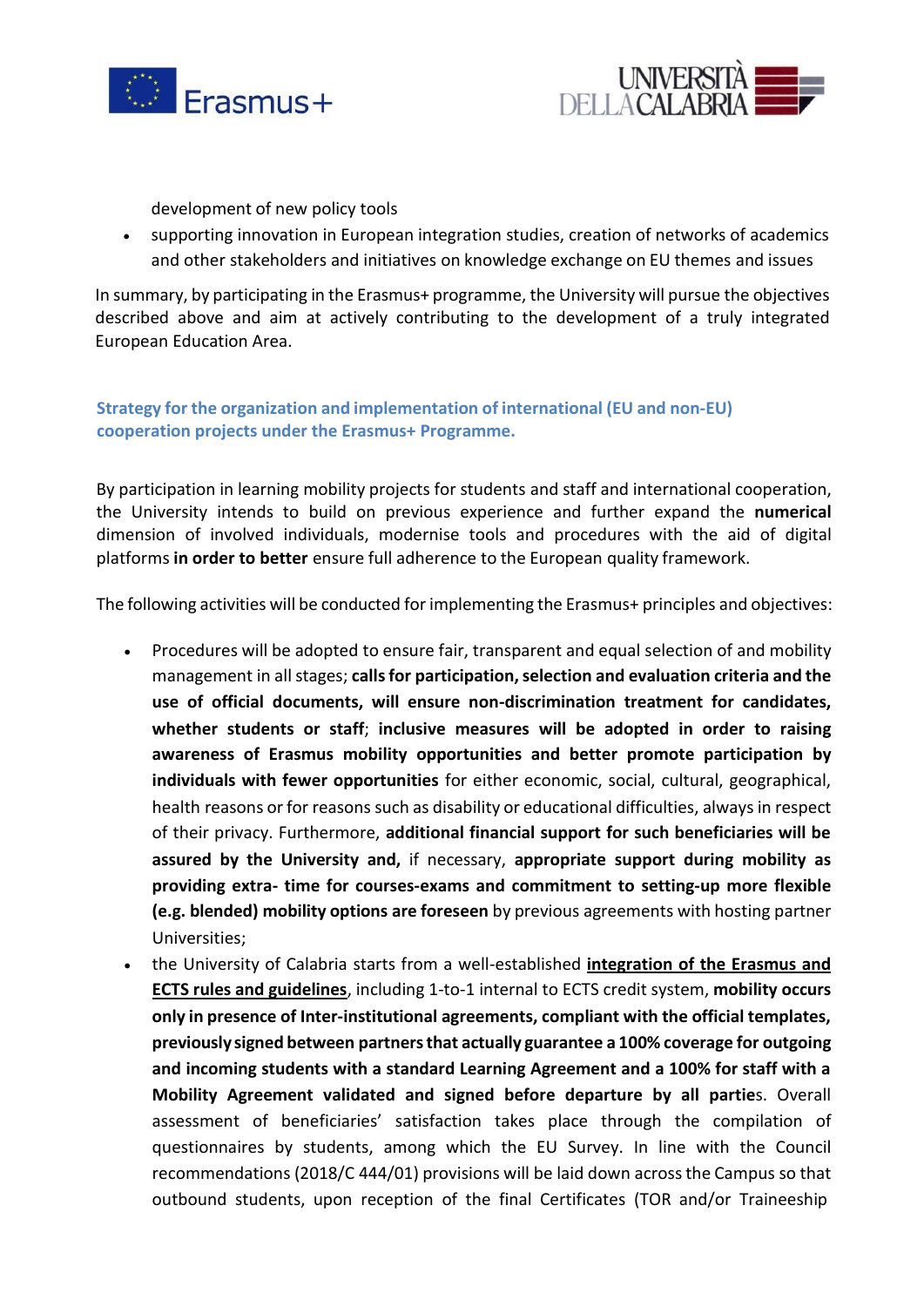



Certificates), issued to each student/graduate by the host University/SMEs at the end of the mobility period, get **automatic and full recognition in their curricula**, without any additional work or assessment of the student, both for studies and traineeships;

- **an on-line course catalogue**, according to the indications of the ECTS guideline**, will be accessible in Italian and English** through a uniform and easily reachable interface on the University portal. Updating of the above guides will occur before the start of each academic year upon formal approval of the degree programmes;
- **grade distribution tables for grade conversion will be available and updated regularly**, according to the ECTS guidelines, for all University degree programmes that also take in due account the indications and decisions provided by National Authorities (Ministry of Education, University and Research, National University Council, Conference of Italian University Rectors). The University will participate in the EGRACONS Network, to enable automatic grade conversions via the EGRACONS tool. In case of changes these will be promptly indicated in the Inter-institutional agreements, in the Transcript of Records and in the Diploma Supplement;
- **support will be ensured in completing Learning Agreement for studies and for traineeship and validating them for both incoming and outgoing** students by the central Erasmus office staff for all administrative and formal requirements, and by one faculty member appointed by each Degree programme or Department for treating Erasmus matters related to courses and modules. Exceptional changes to Learning Agreement will also be managed by the specified faculty member. The same procedures are applied for implementing teaching and staff mobility;
- **support activities will be provided to incoming and outgoing students during the three phases of mobility** on various aspects ranging from help in document preparation, giving information and support in relation to obtaining entry visas when necessary for travelling from or to some countries, on insurance aspects, orientation on linguistic preparation opportunities offered by the University, help in logistical issues such as access to on campus accommodation and to other available facilities in the University as libraries, canteens, café and shops, to guidance on other practical aspects when moving outside the university campus;
- **outgoing students will be duly informed and made aware of their rights and requirements as specified in the Erasmus student charter** either by providing the web link for downloading the document or a copy of it if requested;
- Incoming students will also be made aware of their rights and responsibilities as specified in the Charter and **adequate information/instructionsfortheirsafety including contactsin case of emergency will be provided**.
- Outgoing students will be invited to take advantage of language acquisition facilities such as the On-line Linguistic Support (OLS) and free of charge Italian language preparation courses offered by the University Language Centre;
- standard and fully filled **Transcripts of Records will be prepared, signed and transmitted to home Institutions**, also according to future on-line possibilities, **no later than five weeks after the end of mobility periods;**
- in times of quick changes and great opportunities associated to digital revolution, **particular attention will be dedicated to integrating all mobility management procedures and**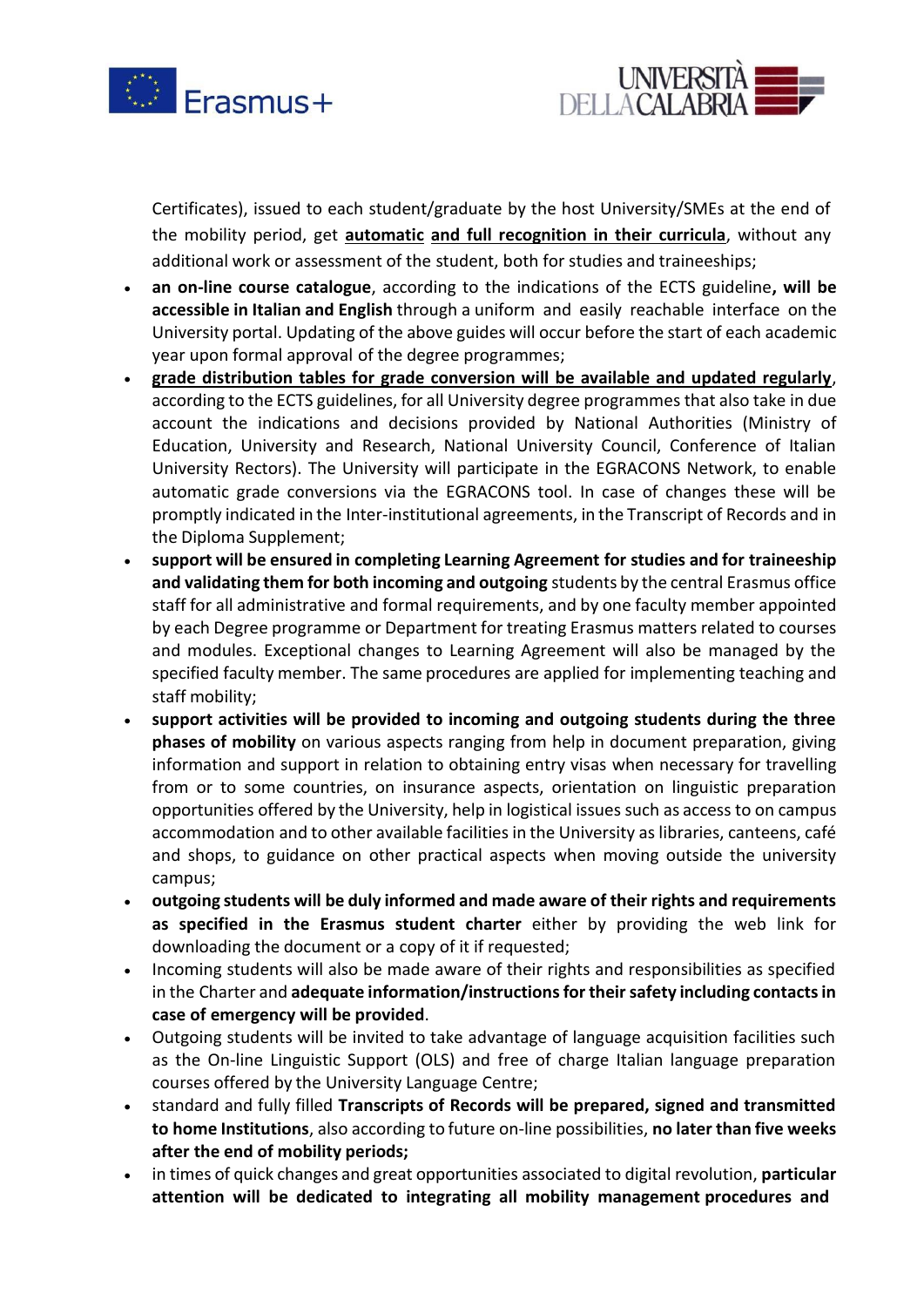



**documents on a modern, flexible and efficient information system; this will follow the provisions and expected timeline and results of projects such as the Student Card Initiative,** including the services of the **Erasmus+ mobile App, and the European Without Paper network**;

- **environmentally friendly policies will be widespread across all mobility related activities**; sustainable travel options will be promoted by making reference to the opportunities to support sustainable means (e.g. trains); incoming mobile students and staff will be encouraged to use electric bicycles and electric shuttles already available on-Campus; whenever possible paper- less communication will be used campus-wide for management in general of university activities among which Erasmus+, also making use of the available official, legally valid and electronically signed documents;
- **civic engagement is a crucial aspect for the university of Calabria to which it highly contributes by adopting innovative and integrated approachesin allstructures**, offices and departments, as to share and widespread common values of equality, inclusion, diversity and non-discrimination for a full integration of mobile students and staff from different cultures and backgrounds in the University campus and even beyond, by offering them various opportunities also to actively participate in democratic and social life outside the campus;

**ECHE quality standards will be adhered to in mobility activities and cooperation projects** by providing support across the preparation, implementation and follow-up stages; the feedback from evaluation questionnaires and reports will be duly considered during institutional forums and corrective actions will be promptly put in place in case of problems;

- **the University commits to adopt a policy for recognition and visibility of results** achieved by staff members engaged in individual mobility or in cooperation projects with strategic partners, by counting them in evaluation exercises and performance indicators;
- **implementation of the ECHE principles and objectives will be accompanied by systematic dissemination of the ECHE across the institutional levels and prominent visibility of ECHE and EPS on the University portal.** The ECHE principles and objectives related to credit accumulation and transfer, student and staff mobility, will be incorporated into the University institutional strategic and regulatory framework.

**Full implementation of the ECHE principles will be monitored by making systematic use of the** *ECHE* guidelines and *ECHE* self-assessment tools at the end of each year, when the National Agency evaluation report is received. The institutional bodies responsible for the implementation will be duly informed.

# **Impact of our participation in the Programme on the modernization of the University of Calabria and possible objectives to be achieved.**

As stated in the recently updated "Strategic Development Plan" of the University, which is also reflected in the University's performance plan and financial plan for research and international relations, the University of Calabria recognizes the internationalization for its own development and as a critical value for high quality education. In this perspective, Erasmus+ will remain the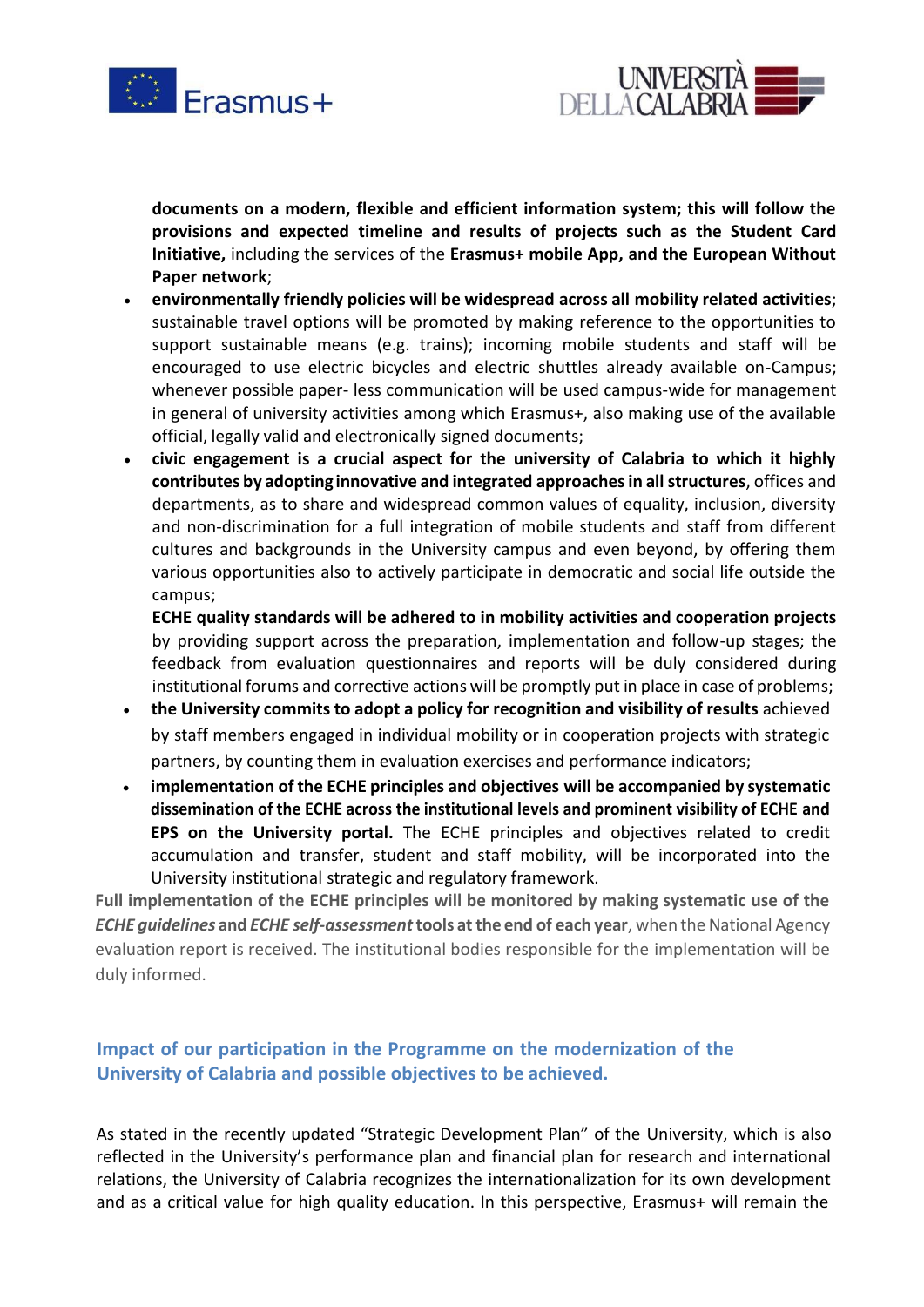



main international mobility program for our institution in the next few years. The university will continue its commitment for the expansion of Erasmus+ related activities and exploit such activities as a trigger to boost the quality of the curricula, the effectiveness of the teaching methods and the mind-set of the community.

## **Targets (qualitative and quantitative indicators)**

For the next seven years the University of Calabria has planned several initiatives which will reinforce its involvement in the Erasmus+ activities. Some of the identified targets are:

- increasing the mobility targets for student/staff mobility;
- strengthening and broadening the impact of the staff and student mobility through a deeper involvement of all the academic community and through specific outreach activities;
- increasing the support for participants on mobility;
- increasing the involvement in cooperation projects;
- structuring sustainable and long-term cooperation projects.

## **The achievement of the aforementioned targets will involve the implementation of specificactions including:**

- Yearly renovating participation to Key Action 1 projects with the intent to empower the mobility of individuals for study, training, teaching and research. Emphasis will be devoted to the involvement of partners from countries participating in Erasmus+ (KA103) and also Institutions whose contribution can be classified within KA107 activities;
- development of new cooperative projects in the framework of Key Action 1 including structured mobility in the context of joint courses/curricula, dual or multiple degrees, joint Master's Degrees in Erasmus Mundus;

In the most recent version of the University strategic plan (2020) specific attention was given to the need to involve more actively the University of Calabria in structured cooperative networks which will be implemented through cooperative projects within the framework of the Erasmus+ Key Action 2;

participation to *Jean Monnet activities*.

The planned activities are expected to consolidate the quantitative indicators of international mobility. In particular, the number of students involved in international Erasmus+ programs are expected to increase from the current level (below 2%) to at least 4% of all students, with a minimum of 0.2% increase for year. The number of staff involved is planned to increase from the actual level (about 2.5%) to 5%of all the staff, with an increase of 0.5-0.7% for each year.

#### *Expected figures across the seven-year duration of the Charter:*

KA103: (in/out) students 3.500 for study, 1.400 for traineeship, teaching staff 280, training staff 70;KA107: students 210, teaching staff 140.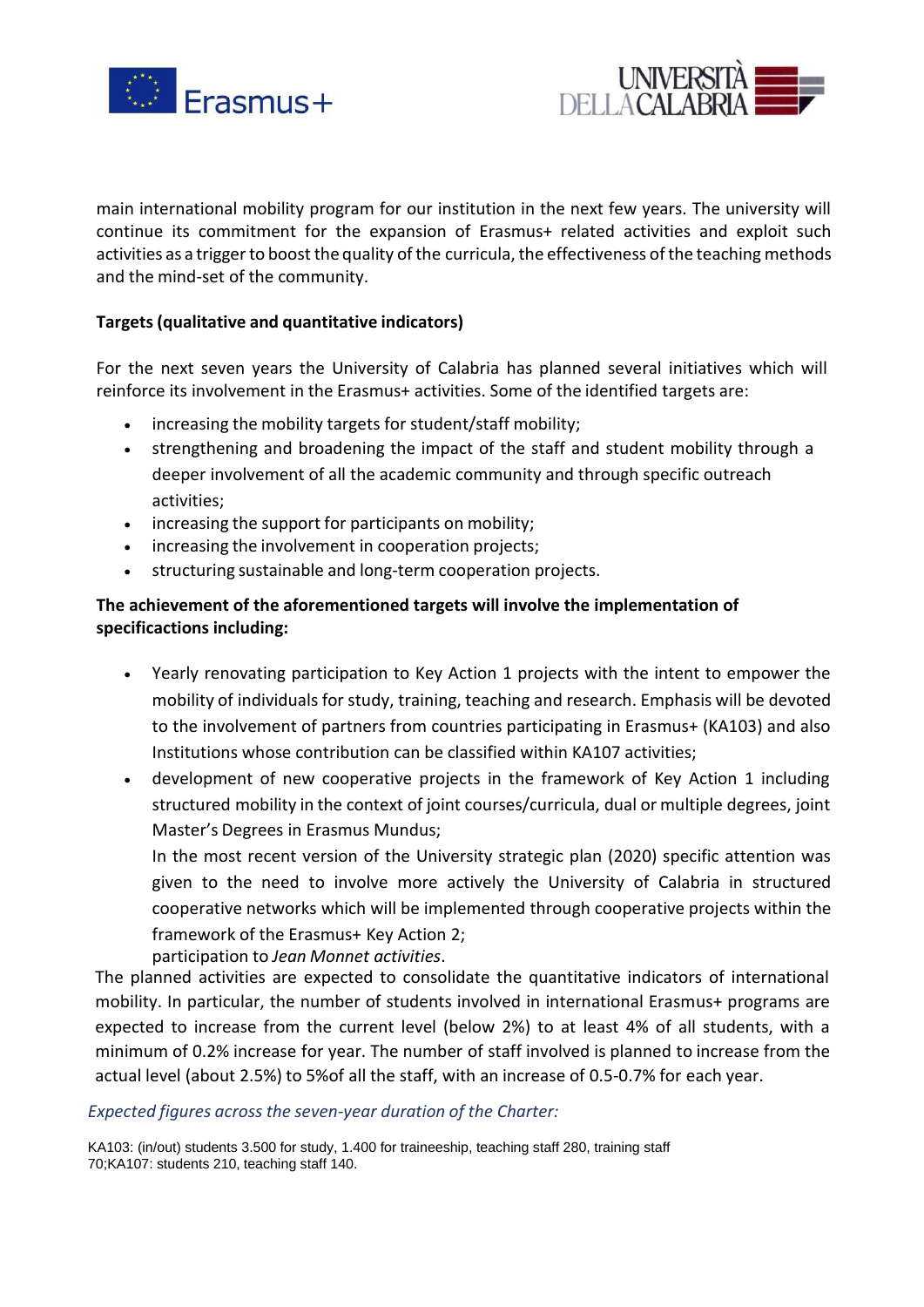



#### *Envisaged impact*

The University of Calabria involvement in Erasmus+ activitiesin the next seven-years will be pursued with renewed energy and enthusiasm capitalizing on the valuable experience of the past decades into new ideas and a long-term vision, as outlined in previous sections. The outcomes of the proposed activities will have a manifold impact entailing:

- enrichment of the student skills;
- broad understanding of practices, policies and systems in education and training across Europe;
- increase of capacity to trigger changes in terms of modernisation and international opening within educational organisations both in Europe and in the World;
- greater understanding of interconnections between Academic Education and non-formal education also withrespect to training in business Organizations;
- quality increase in daily work and activities in favour of students, graduates, teachers, researchers and staff;
- better understanding and responsiveness to social, linguistic and cultural diversity;
- increase of ability to address the needs of the disadvantaged;
- increase of support for and promotion of project activities inside and outside the campus;
- increase of opportunities for professional and career development;
- improve of foreign language competences;
- increase of motivation and satisfaction in daily work and all institutional levels;
- increase the capacity to operate at EU/international level: improve management skills and internationalisation strategies; reinforce cooperation with partners from other countries; increase allocation of financial resources (other than EU funds) to organise EU/international projects; increase quality in the preparation, implementation, monitoring and follow up of EU/international projects;
- innovate and improve ways of operating towards target groups, by providing for example: more attractive programmes for students, graduates trainees in line with their needs and expectations; improve qualifications of teaching and training staff; improve processes of recognition and validation of competence gained during learning/training periods abroad; more effective activities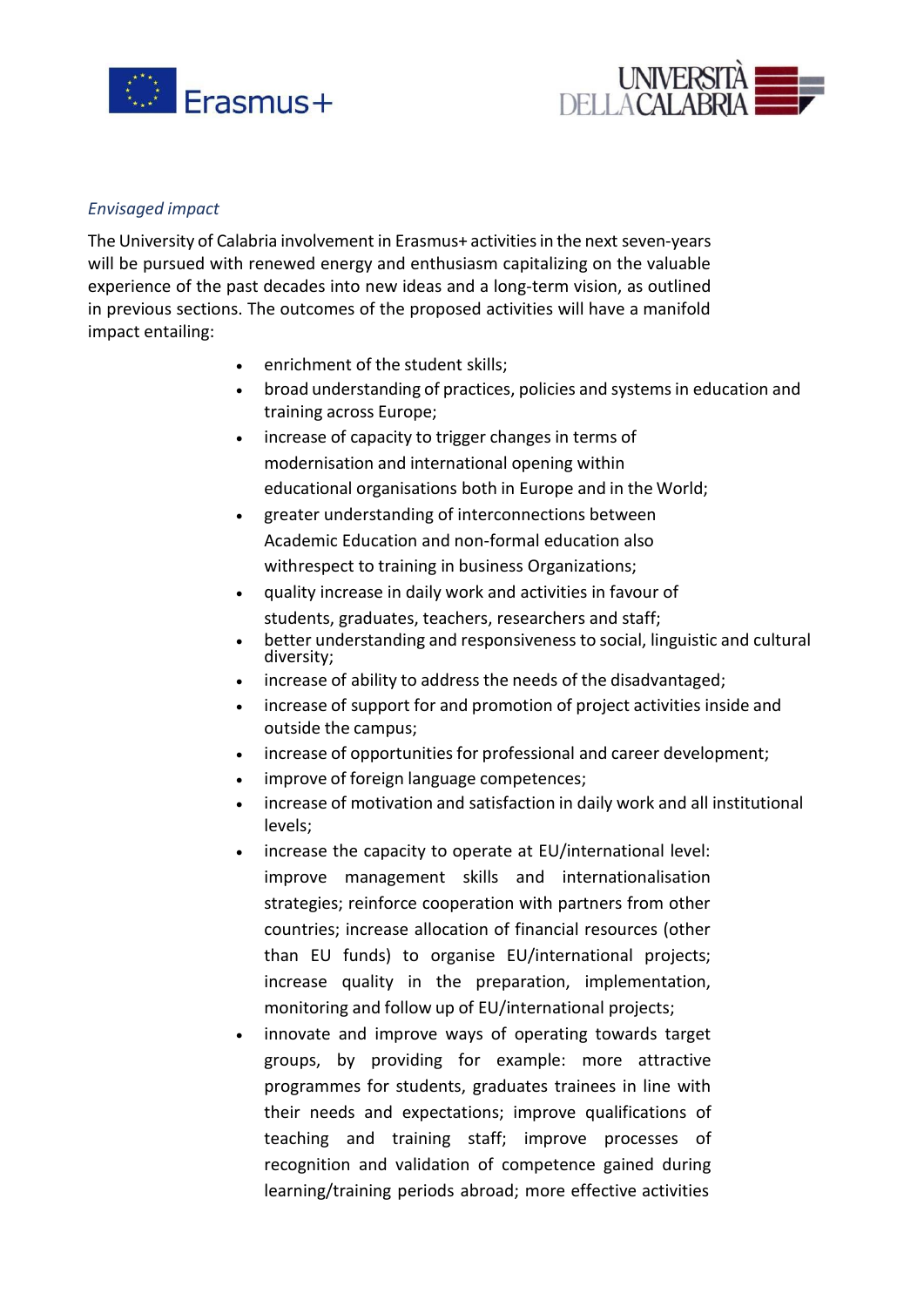



for the benefit of local communities, improve workmethods and practices to actively involve individuals and/or to address disadvantaged groups, etc.

• create more modern, dynamic, committed and professional environment inside the University: ready to integrate good practices and new methods into daily activities; open to synergies with organisations active in different social, educational and employment fields; planning strategically the professional development of students/staff in relation to individual needs and organisational objectives; if relevant, capable of attracting excellent students and academic staff from all over the world.

More specifically, UNICAL's involvement in Erasmus+ will contribute to:

- i) expanding the graduates and researchers' horizon with respect to societal needs in Europe. Students and researchers will be able to better tailor their activities to the rapidly evolving societal needs and this will contribute to the integration of applied research results into the educational offer in response not only to the labour market but also to society-driven needs;
- ii) the improvement of the relevance and of the quality of training and education activities. Students will thus find into an international dimension inspiration and resources to customise their curricula exploiting the opportunities of Erasmus+ as a steppingstone for their future professional life;
- iii) the international dimension structured following the Erasmus+ baseline will foster the creation of new links with other academic institutions exchanging good practices and finding a common ground for a wide range of long-term cooperation initiatives;
- iv) the creation of a fertile environment for the development of entrepreneurial initiatives which will natively tackle the international dimension for their growth.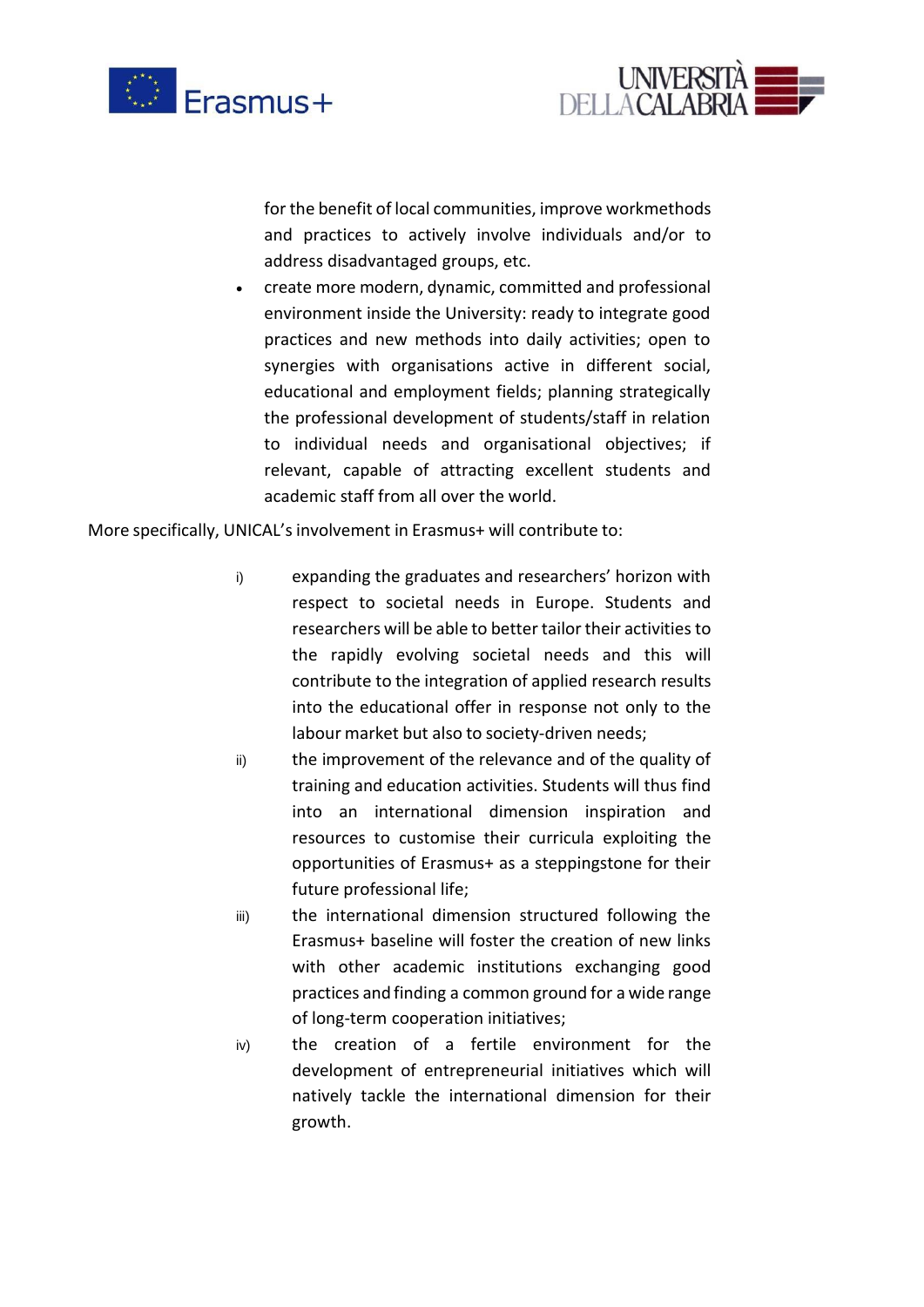



#### **Monitoring actions**

The University of Calabria is actively implementing specific monitoring actions to quantitatively assess its international scope. These monitoring activities, as specified into the "Strategic Development Plan", include two sets of parameters used to measure both the incoming and the outgoing mobility, including the mobility generated within the Erasmus+ project. Specific monitoring actions will be also implemented to assess the impact of the different Erasmus+ projects. Besides, the experience of incoming and outgoing Erasmus+ students, staff and researchers will be monitored and exploited as key inputsfor emancipatory goals of the University of Calabria. Monitoring actions will be implemented by a dedicated office which will also be supported by other university bodies in line with the quality assurance policies of the University of Calabria.

#### **Indicative timeline**

| <b>Key Action</b> | <b>Type of Activity</b>                                                                                  | When      |
|-------------------|----------------------------------------------------------------------------------------------------------|-----------|
| KA103             | Mobility of students/graduates, staff to HEIs in<br>programme countries                                  | 2021-2027 |
| KA103             | Mobility of students/graduates, for traineeships in<br>Consortium to HEIsand SMEs in programme countries | 2021-2027 |
| KA107             | Mobility of students/graduates, staff to HEIs in world<br>partnercountries                               | 2021-2027 |
| KA1               | Erasmus Mundus Joint master's degrees (EMJMD)                                                            | 2021-2027 |
| KA <sub>2</sub>   | <b>European Universities</b>                                                                             | 2021-2023 |
| KA <sub>2</sub>   | Strategic partnerships in the field of education, training<br>and Youth                                  | 2021-2022 |
| KA <sub>2</sub>   | Capacity building in HEIs-Joint projects with HEIs in world<br>partnercountries                          | 2021-2023 |
| KA3               | Initiatives to support policy reforms                                                                    | 2021-2027 |
| Jean<br>Monnet    | Initiatives to support European integration studies,<br>themes and issues                                | 2021-2027 |

#### **Sustainability**

The effectiveness of the proposed actions will be sustained by an adequate internal organisation. The University of Calabria supports its internationalisation policy through its "International Relations Division" which employ 12 administrative staff. The operational capacity is enriched by the involvement of dedicated administrative staff on eachof the 14 departments. Besides, each department appoints a coordinator for Erasmus+ and international policies among its teaching staff. The work of the administrative and teaching staff is supported and coordinated by different Rector's delegates which specifically cover Erasmus+ actions.

The University central and peripheral management structure will be reorganized by further